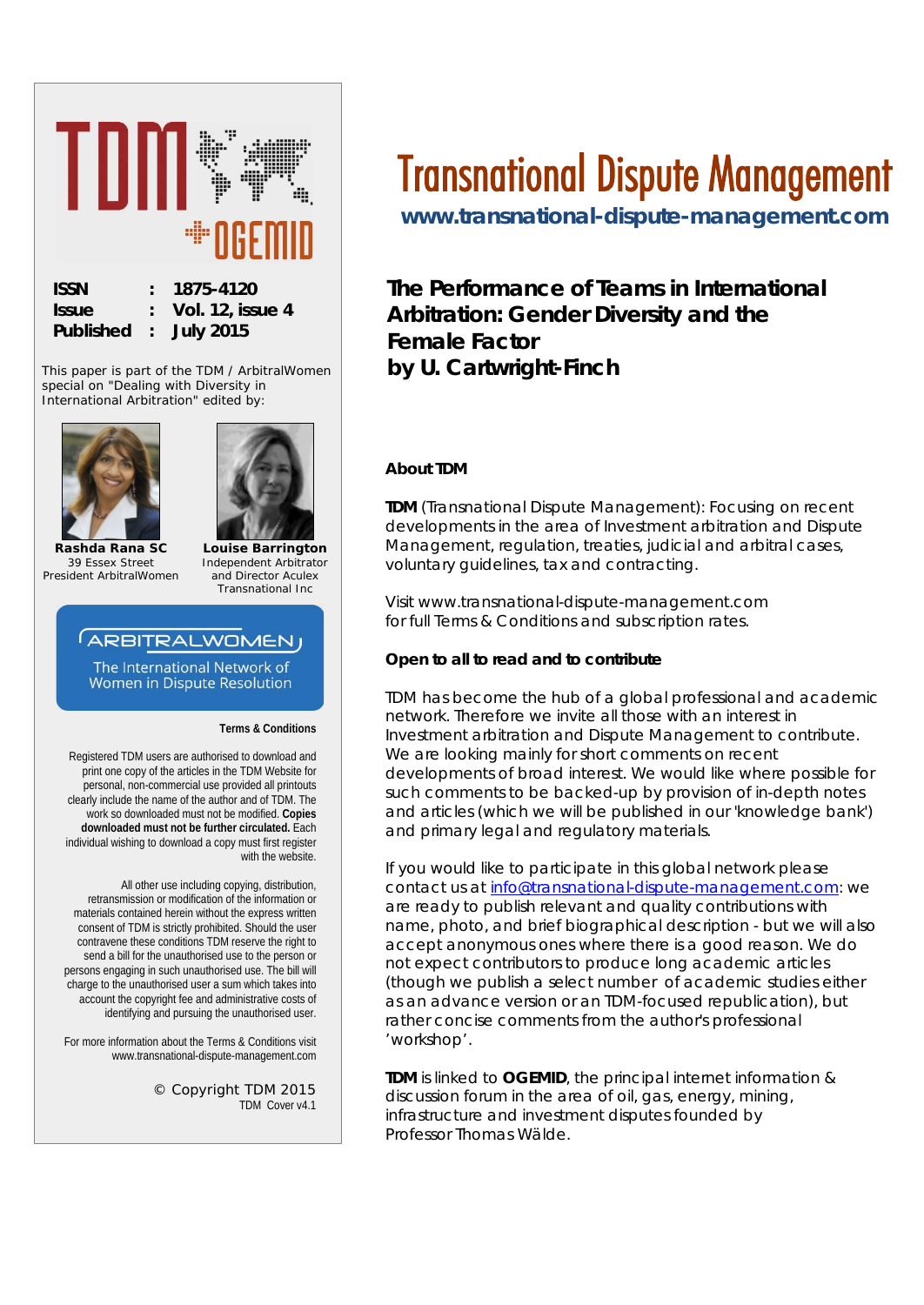# **THE PERFORMANCE OF TEAMS IN INTERNATIONAL ARBITRATION: GENDER DIVERSITY AND THE FEMALE FACTOR**

## **Ula Cartwright-Finch**[1](#page-1-0)

## **1. Introduction**

Gender diversity is an issue within international arbitration as it is across the business world generally. Women continue to be under-represented in top-level positions in international arbitration and this gender asymmetry is not just restricted to arbitral tribunals. Despite the fact that there are equivalent numbers of men and women entering the profession, panels and lists of arbitrators are overwhelmingly dominated by men, few arbitral institutions and global practices are led by women (with a handful of notable exceptions), $2$  and the percentage of female partners practising international arbitration remains low generally.

There are several factors that may contribute to the gender gap that exists at the higher levels in international arbitration. These include potential biases (whether conscious or unconscious) against selecting women into managerial or leadership positions, difficulties juggling family life with work that often demands a heavy travel schedule,<sup>[3](#page-1-2)</sup> a paucity of female role models achieving that

<span id="page-1-0"></span> <sup>1</sup> Ula Cartwright-Finch is a Senior Associate in Herbert Smith Freehills' international arbitration practice, currently based in London. She also holds a PhD in Cognitive Psychology from UCL and a Masters in Psychology from the University of St Andrews. The views in this paper represent those of the author and may not reflect the position of Herbert Smith Freehills.

<span id="page-1-1"></span><sup>2</sup> For example: Karyl Nairn QC (Global Co-head – Skadden's International Litigation and Arbitration Group); Lucy Reed (Global Co-head – Freshfields' International Arbitration & Public International Law Groups) and Paula Hodges QC (Global Head – Herbert Smith Freehills' International Arbitration Practice). Women appear to be comparatively well-represented within arbitral institutions, however: Annette Magnusson (Secretary General – SCC); Chiann Bao (Secretary-General – HKIAC); Jacomijn van Haersolte-van Hof (Director General – LCIA); Judith Gill QC (President Elect – LCIA Court); Meg Kinnear (Secretary General – ICSID) and Teresa Cheng SC (Chairperson – HKIAC Council).

<span id="page-1-2"></span><sup>3</sup> On the whole, this remains a greater challenge for mothers than for fathers.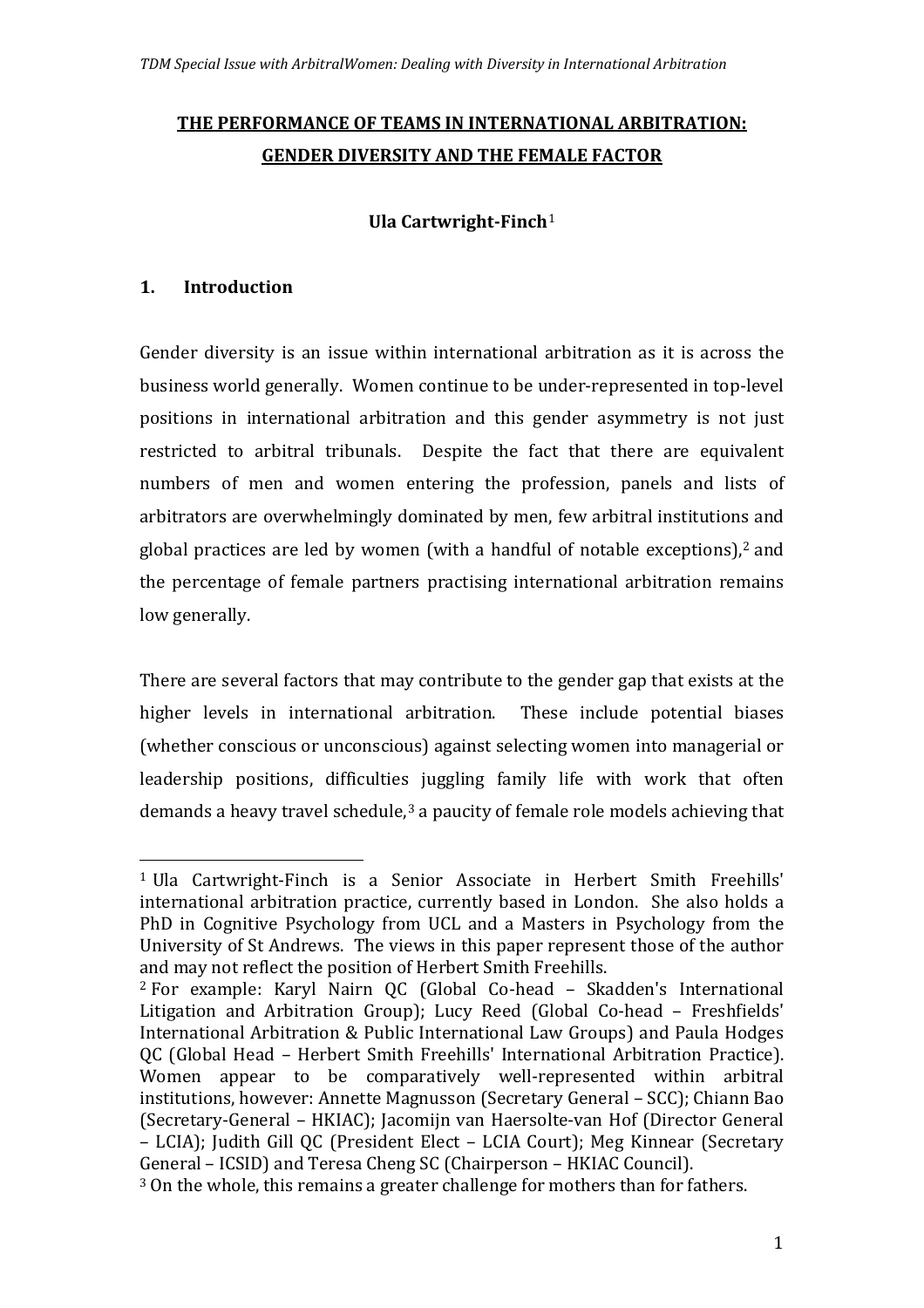balance, and relative challenges accessing predominantly male networks, formal and informal, in a field where personal connections are especially important.

In recognition of these potential barriers, firms and networks operating in the field of international arbitration are taking active steps to address the persisting gender gap. Some are devising mentoring programmes and career development initiatives specifically targeted at retaining and promoting women. Others are rolling out diversity training to educate managers and the workforce generally on unconscious biases, with the aim of reducing or eliminating their potential effects on recruitment and promotion.

These strategies place their focus at the level of the individual, and specifically, how women approach their careers and how men can adapt to proactively encourage the promotion of female talent. In conjunction with these strategies, initiatives are being adopted at the organisational level in order to improve gender diversity, most notably the setting of gender targets – or even quotas – for the proportion of women occupying top level positions.

What is considered far less often, however, is the level that exists between individuals and organisations: that of groups and teams. The effect of gender diversity on the functioning of teams has particularly important implications for international arbitration because teams impact the process at virtually every level. There are teams of legal counsel advising the parties (both in private practice and in-house), teams handling cases at arbitral institutions, and then the arbitral tribunal itself – often comprising a team of three individuals. In some cases, there may also be large teams of people involved in coordination and review during the document management phase of proceedings, teams of accountants or other analysts supporting expert witnesses in the preparation of their reports; even a sole arbitrator may be assisted by a tribunal secretary or the designated counsel administering the case on behalf of the arbitral institution.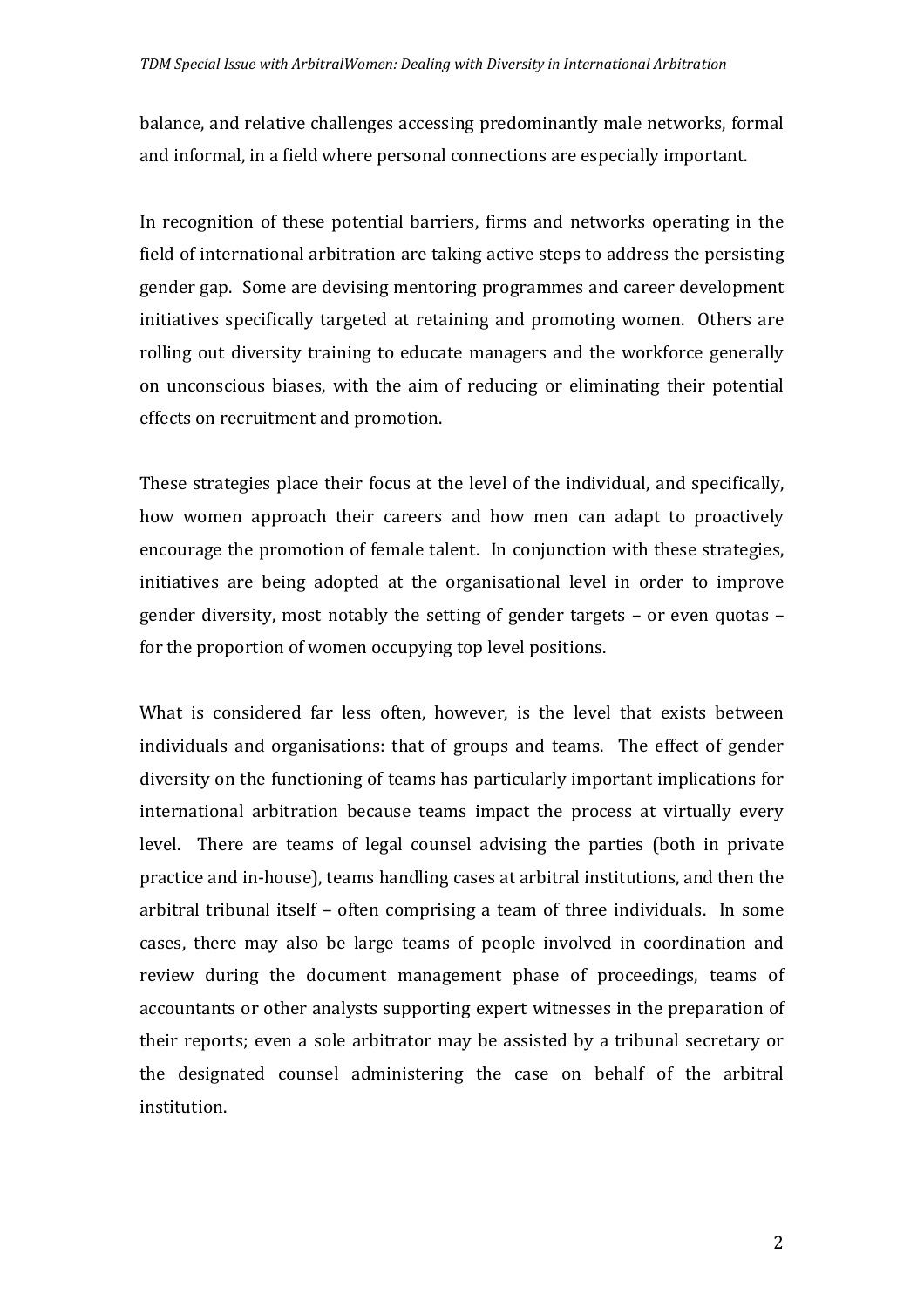This paper looks at research on the impact of gender diversity at the group level, and in particular, the effect of changing the balance of men and women in a team on the way that it functions and performs. The first part of this paper provides a brief overview of some of the key findings relating to gender balance and its effect on team processes and performance, before considering some of the potential limitations of that data. The second part of the paper is devoted to groundbreaking new research that provides evidence that groups (as distinct from the individuals within them) demonstrate measurable intelligence, and the surprising effects of gender diversity on this collective intelligence.

Approaching the topic from a different angle, this paper seeks to add an extra dimension to the business case for gender diversity by highlighting, with the backing of compelling, cutting-edge, scientific research, the measurable advantages of including women in teams. It also aims to complement perspectives on the gender debate that consider why inequality exists or how it may be addressed, by explaining how and why gender diversity can improve the performance of teams. For those looking to appoint the most intelligent arbitral tribunal, or who want to assemble the smartest team for a particular case, the following discussion will therefore be of interest. It may also stimulate valuable reflection on personal experiences of working with particularly effective teams.

# **2. Research on the impact of gender diversity on team processes and performance**

Gender equality is advocated by many for social and political reasons. Recognising that managers and executives may be engaged faster by commercial reasons, however, proponents of equality are also active in promoting the business case for diversity<sup>4</sup> – that is, the view that diverse teams (and a diverse workforce generally) will produce better results. Against this background, a great deal of research has been conducted into the effects of gender diversity on

<span id="page-3-0"></span> <sup>4</sup> The business case approach rests on the belief that professionals are convinced by rational arguments framed in scientific, evidence-based, terms, and with the primary motivation of achieving performance-driven outcomes.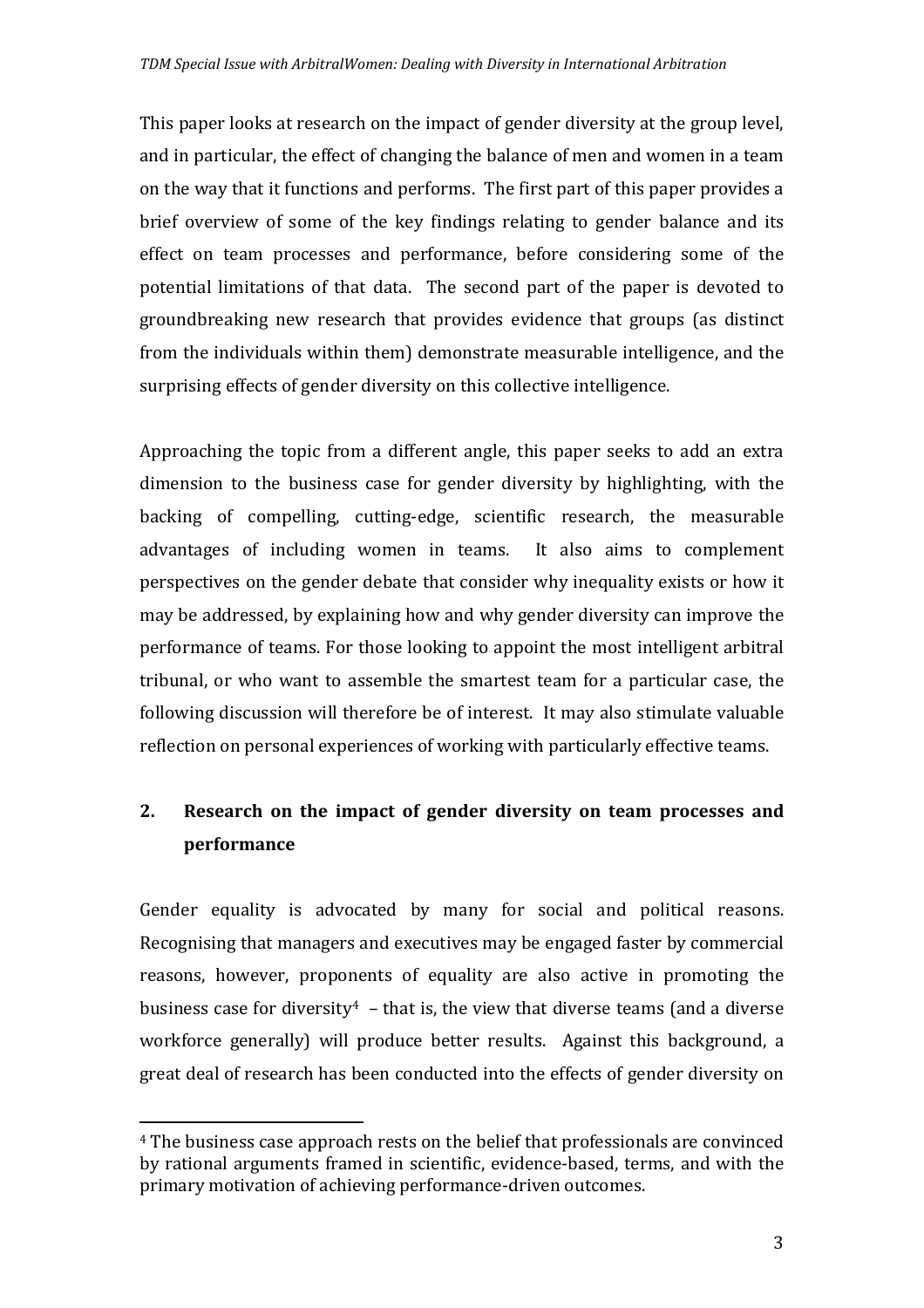intra-team processes and dynamics, and the way that teams perform. This section provides a brief summary of some of the major findings from this field of research, looking first at team processes and then at measures of team performance.

#### **A. Gender diversity and intragroup processes**

In general, the scientific research suggests that having a more gender diverse group of people improves the processes and dynamics that are observed within that group, such as communication, leadership, collaboration and psychological experience. Typically, these studies involve researchers manipulating the balance of men and women in a small team of people and then measuring the attitudes and behaviour of the different groups while they carry out a particular task. Other studies observe groups of people in real-life settings, looking at how their behaviour changes when the proportion of women and men varies over time.

In one study, for instance, scientists found that teams with equal numbers of men and women, and teams with more women than men, performed better than allmen or all-women groups on a simulated management task because those teams collaborated and cooperated more effectively. [5](#page-4-0) In that study, groups of undergraduate students with varying male-to-female ratios competed against one another over a ten-week period on a complex business-related assignment. The experimenters concluded that mixed groups performed better than homogenous-sex groups due to the valuable combination of women's more interactive, people-oriented style with men's competitive, decision-making style. This is consistent with other research demonstrating that men and women adopt different interpersonal styles and approaches to communication when they are in group settings. A paper comparing the results from a range of different studies found that men tended to be more autocratic in group settings (i.e. giving orders) whereas women were more democratic (i.e. interested in participation

<span id="page-4-0"></span> <sup>5</sup> Fenwick, G. D. & Neal, D. J. (2001) Effect of gender composition on group performance. Gender, Work and Organization 8(2): 205-225.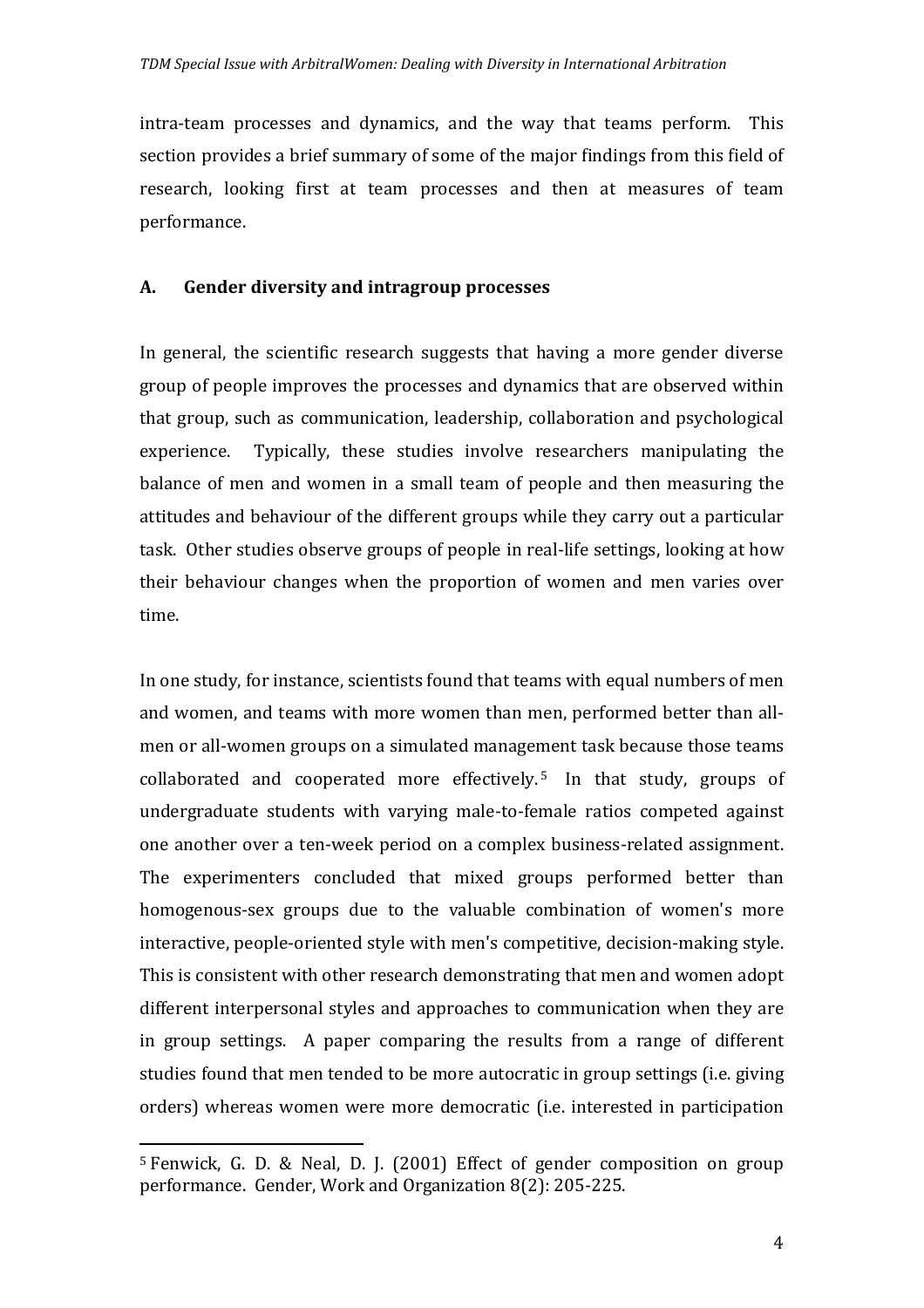among team members).<sup>[6](#page-5-0)</sup> Other studies reveal that all-female groups are more generous and more egalitarian than all-male groups, with women exhibiting equal amounts of communication between group members and adopting shared leadership roles.[7](#page-5-1) Research also shows that individuals in gender-mixed teams experience greater levels of personal satisfaction<sup>[8](#page-5-2)</sup> and team morale<sup>[9](#page-5-3)</sup> than those in all-male or all-female teams. This effect may depend to some extent on the existing gender balance of a group, however, as changing the gender split in male-dominated environments has led to negative effects on reported satisfaction and functioning in some instances.<sup>[10](#page-5-4)</sup>

Overall, however, gender balance and diversity has been shown to have demonstrable benefits to team dynamics and processes in a range of different settings. In addition, these positive benefits appear to be mediated by the different behaviours that men and women exhibit in the context of group interactions. To the extent that team dynamics, communication and morale contribute to the successful functioning of teams, these are significant results for clients, partners and other managers in assembling teams operating in the field of international arbitration.

<span id="page-5-0"></span> <sup>6</sup> Eagly, A. H. & Johnson, B. T. (1990) Group and leadership style: A meta-analysis. Psychological Bulletin 108: 233-256.

<span id="page-5-1"></span><sup>7</sup> Berdahl, J. H. & Anderson, C. (2005) Men, women and leadership centralization in groups over time. Group Dynamics 9: 45-57; Schmid-Mast, M (2001) Gender differences and similarities in dominance hierarchies in same-gender groups based on speaking time. Sex Roles 44: 537-556; Dufwenberg, M. M. & Muren, A. (2006) Gender composition in teams. Journal of Economic Behavior & Organization 61(1): 50-54.

<span id="page-5-2"></span><sup>8</sup> Lee, D. C. & Farh, J. (2004) Joint effects of group efficacy and gender diversity on group cohesion and performance. Applied Psychology: An International Review 53(1): 136-154.

<span id="page-5-3"></span><sup>9</sup> Jehn, K. A., Northcraft, G. B. & Neale, M. A. (1999) Why differences make a difference: A field study of diversity, conflict and performance in workgroups. Administrative Science Quarterly 44(4): 741-763.

<span id="page-5-4"></span><sup>&</sup>lt;sup>10</sup> One study looking at the integration of female players into musical orchestras found that members reported lower levels of satisfaction and social functioning when the existing group was dominated by men. This effect fell away or reversed, however, as the proportion of women increased; Allmendinger, J. & Hackman, R. J. (1995) The more, the better? A four-nation study of the inclusion of women in symphony orchestras. Social Forces 74(2): 423-460.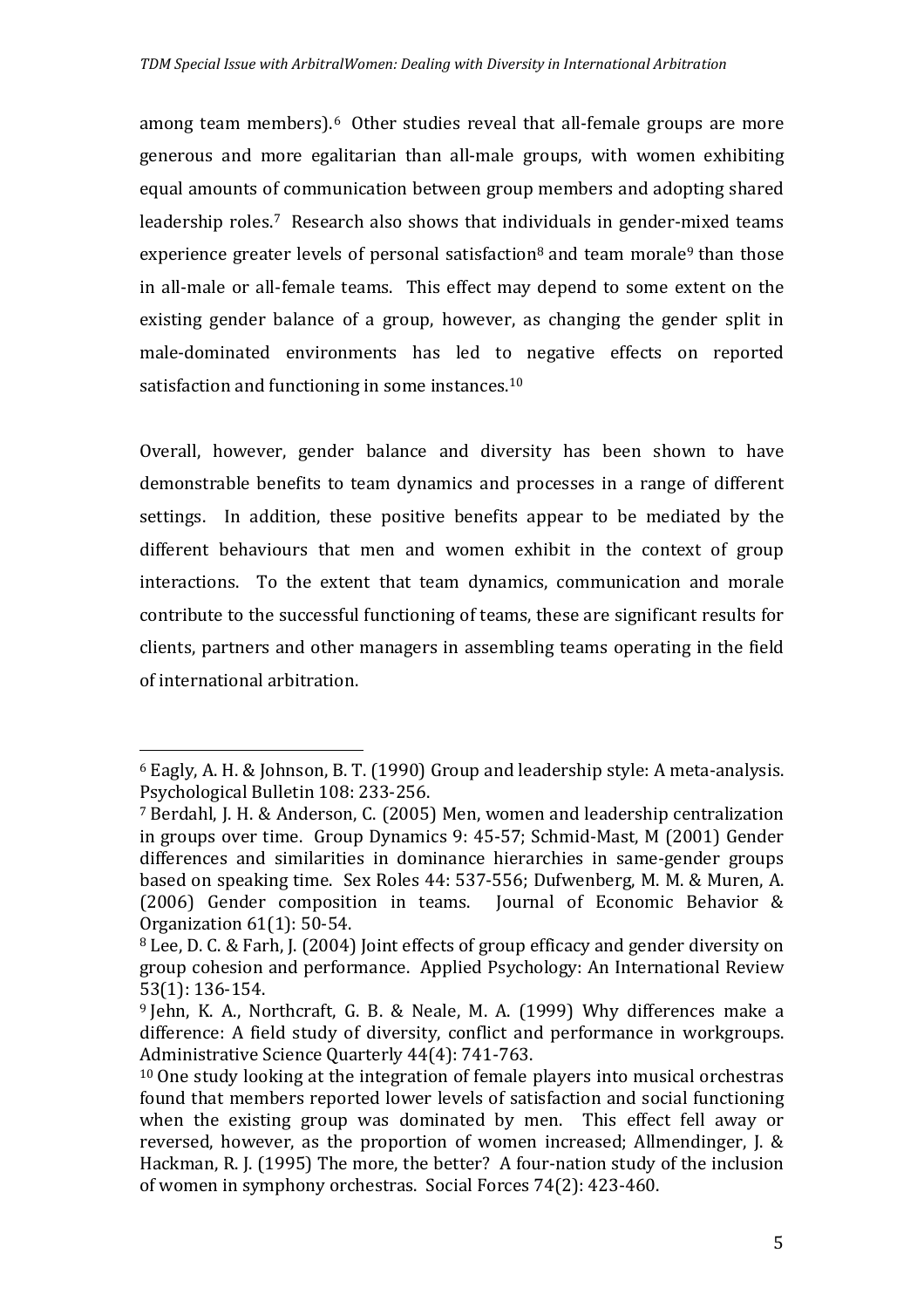#### **B. Gender diversity and team performance**

Results regarding the impact of gender diversity on team performance reflect similar advantages for gender-mixed teams. In general, experimental studies manipulating the gender composition of teams report that having a mixture of men and women improves economic performance, when compared with majority- (or exclusively-) male or female groups.

In one study, for example, researchers found that teams with an equal gender balance outperformed male-dominated teams in terms of both sales and profits on a start-up venture project assignment.<sup>[11](#page-6-0)</sup> In another study, the best performing group in a competitive business game with three-member teams was found to be two men and one woman (i.e. majority male), whereas exclusively female three-member teams performed significantly less well than all other gender combinations (i.e. exclusively-male, majority-male and majority-female groups).[12](#page-6-1)

The impact of gender diversity on company performance in real-life contexts is less clear cut, however. This topic, and in particular, the effects of women in the boardroom, is a growing area of research, facilitated by several countries now imposing legislative quotas on fe[ma](#page-6-2)le representation on boards of directors (e.g. Norway, Spain, France, Iceland, <sup>13</sup> Italy, Belgium and Germany[14](#page-6-3)). In general, these studies find that the presence of female directors improves corporate

<span id="page-6-0"></span> <sup>11</sup> Hoogendoorn, S., Oosterbeek, H. & van Praag, M. (2013) The impact of gender diversity on the performance of business teams: evidence from a field experiment. Management Science 59(7): 1514-1528.

<span id="page-6-1"></span><sup>&</sup>lt;sup>12</sup> The results in that study were explained by the observation that three-women teams tended to be less aggressive in their pricing strategies, invested less in research and development and invested more in social sustainability initiatives than other gender combination teams; Apesteguia, J., Azmat, G. & Iriberri, N. (2012) The impact of gender composition on team performance and decision making: evidence from the field. Management Science 58(1): 78-93.

<span id="page-6-2"></span><sup>13</sup> Norway, France, Spain and Iceland have all passed legislation requiring 40% of boardroom positions to be held by women.

<span id="page-6-3"></span><sup>14</sup> Italy, Belgium and, most recently, Germany, have also enacted laws specifying female quotas for boards of directors, setting the minimum level at a third or 30%.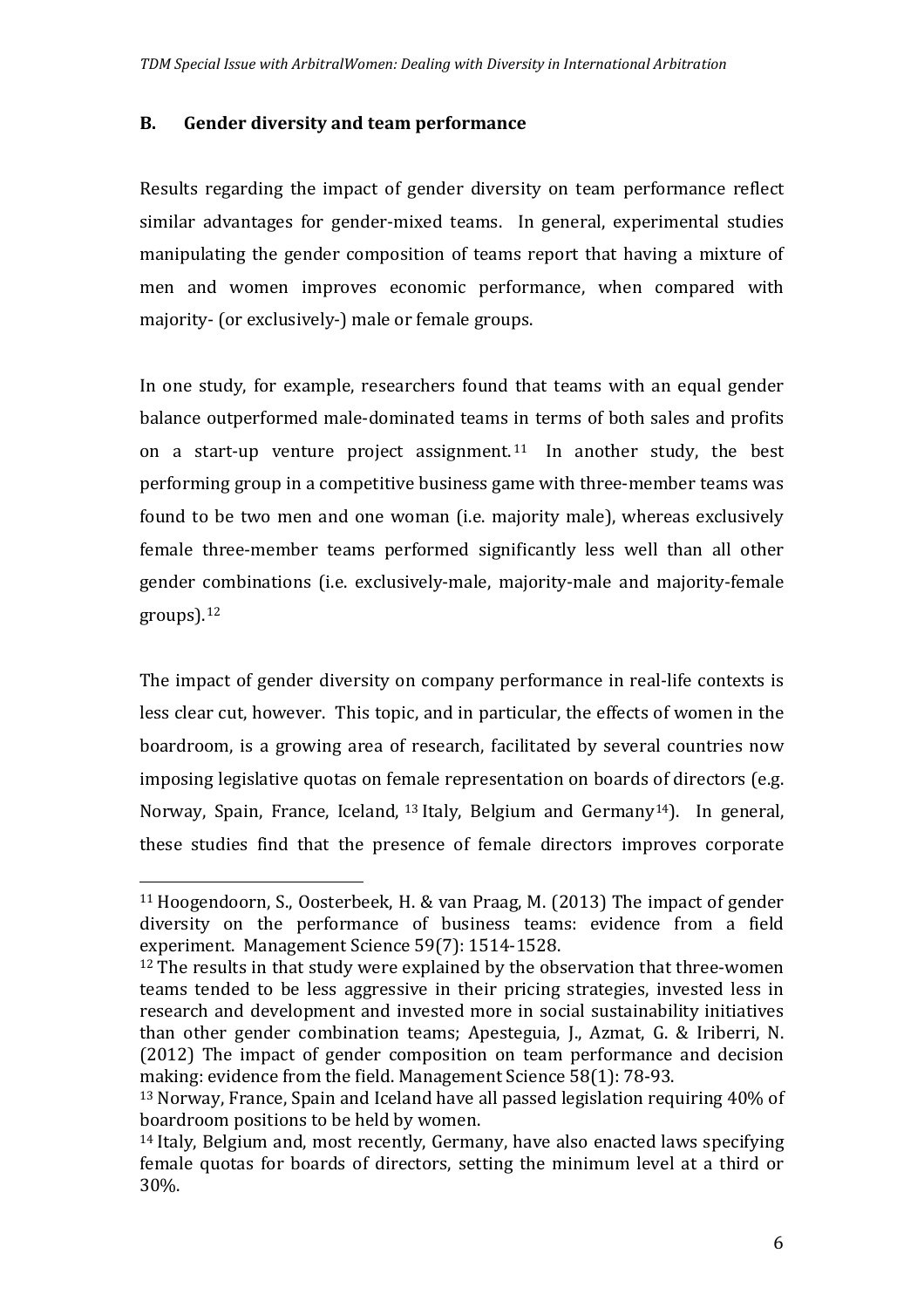governance, with more diverse boards demonstrating greater attendance at board meetings (by both men and women), increased monitoring (e.g. through audit and nominating committees), more equity-based compensation for directors and higher chief executive officer turnover.[15](#page-7-0),[16](#page-7-1) 

However, empirical research into the relationship between gender diversity and financial performance is inconsistent and the results from those studies are complicated by a number of intrinsic factors.

By way of illustrations, two separate reports published in 2007, by the non-profit organisation Catalyst<sup>[17](#page-7-2)</sup> and the consultancy firm McKinsey<sup>[18](#page-7-3)</sup> respectively, lend support to the traditional business case that diversity on boards improves a company's financial performance (using return on equity, return on sales and return on invested capital as metrics). However, subsequent authors have pointed to methodological flaws in the design of both studies that limit the conclusions they can provide. For example, neither study states whether the trends were statistically significant and neither is capable of determining the causal direction of the relationship between financial performance and the proportion of women in top management positions.[19](#page-7-4)

Moreover, while some recent studies report that firms with women directors perform better on key measures of financial performance than those without women on their boards,<sup>[20](#page-7-5)</sup> later research has reported the opposite results in

<span id="page-7-0"></span> <sup>15</sup> Whilst greater turnover at CEO level may seem to represent a detrimental impact at first blush, this measure was treated by the authors as a positive index of governance overall, reflecting CEOs being held to account for the financial performance of the company. In particular, turnover was more sensitive to stock performance in companies with more women on their boards.

<span id="page-7-1"></span><sup>16</sup> Adams, R. B. & Ferreira, D. (2009) Women in the boardroom and their impact on governance and performance. Journal of Financial Economics 94: 291-309.

<span id="page-7-2"></span><sup>&</sup>lt;sup>17</sup> The bottom line: corporate performance and women's representation on boards (2007).

<span id="page-7-3"></span><sup>18</sup> Women matter: Gender diversity, a corporate performance driver. McKinsey & Company (2007).

<span id="page-7-4"></span><sup>19</sup> Lückerath-Rovers, M. (2013) Women on boards and firm performance. Journal of Management & Governance 17(2): 491-509.

<span id="page-7-5"></span><sup>20</sup> Lückerath-Rovers (2013).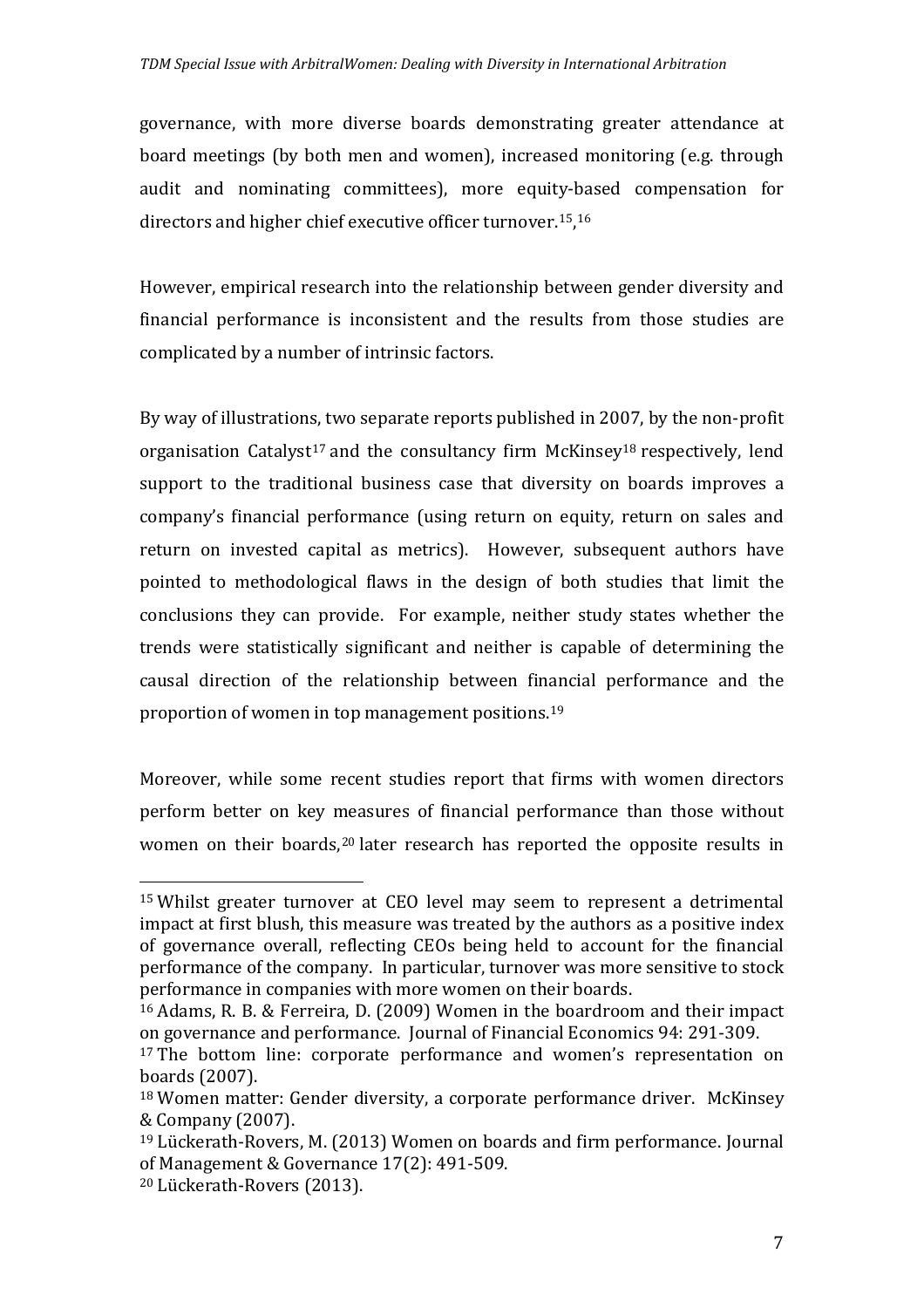certain limited circumstances. Specifically, the presence of female directors on boards was found to have a negative effect on financial performance in those companies that already had strong governance structures.[21](#page-8-0) This suggests that gender diversity, and the increased corporate governance that accompanies it, may have a differential impact on value depending on the strength of the existing governance systems. If a company already has strong governance mechanisms in place, then a tougher board could lead to over-monitoring, and a corresponding fall in performance. Conversely, tougher, more gender-diverse boards may be particularly useful, and may increase value, for companies with otherwise weak existing governance structures.

Evidence from the empirical literature relating to gender diversity is therefore mixed when considering its effects on economic performance. In particular, the impact of altering the gender balance of a group of people can vary depending on a company's existing governance structure (strong versus weak) as well as a variety of other factors.<sup>22</sup> Taken together, these complex interactions indicate that context plays a crucial role in modulating the effects of gender diversity on performance. As a result, there is growing recognition that the traditional "business case" for diversity in its simplest form may not be supported unequivocally by the research and that instead, a more nuanced view may more accurately reflect the reality.

# **C. Challenges and potential limitations of existing research**

Aside from the complexities in the data mentioned above, there are a number of limitations associated with the existing research on gender diversity and team processes and performance. By way of example, implications from experimental research are necessarily limited to the specific conditions that the researchers

<span id="page-8-0"></span> <sup>21</sup> Adams & Ferreira (2009).

<span id="page-8-1"></span><sup>22</sup> A full review of the literature is outside the scope of this paper, but there is a great deal of research on the factors affecting team performance in the gender context; see Post, C. & Byron, K. (2014) Women on boards and firm financial performance: A meta-analysis. Academy of Management Journal amj-2013 for reviews.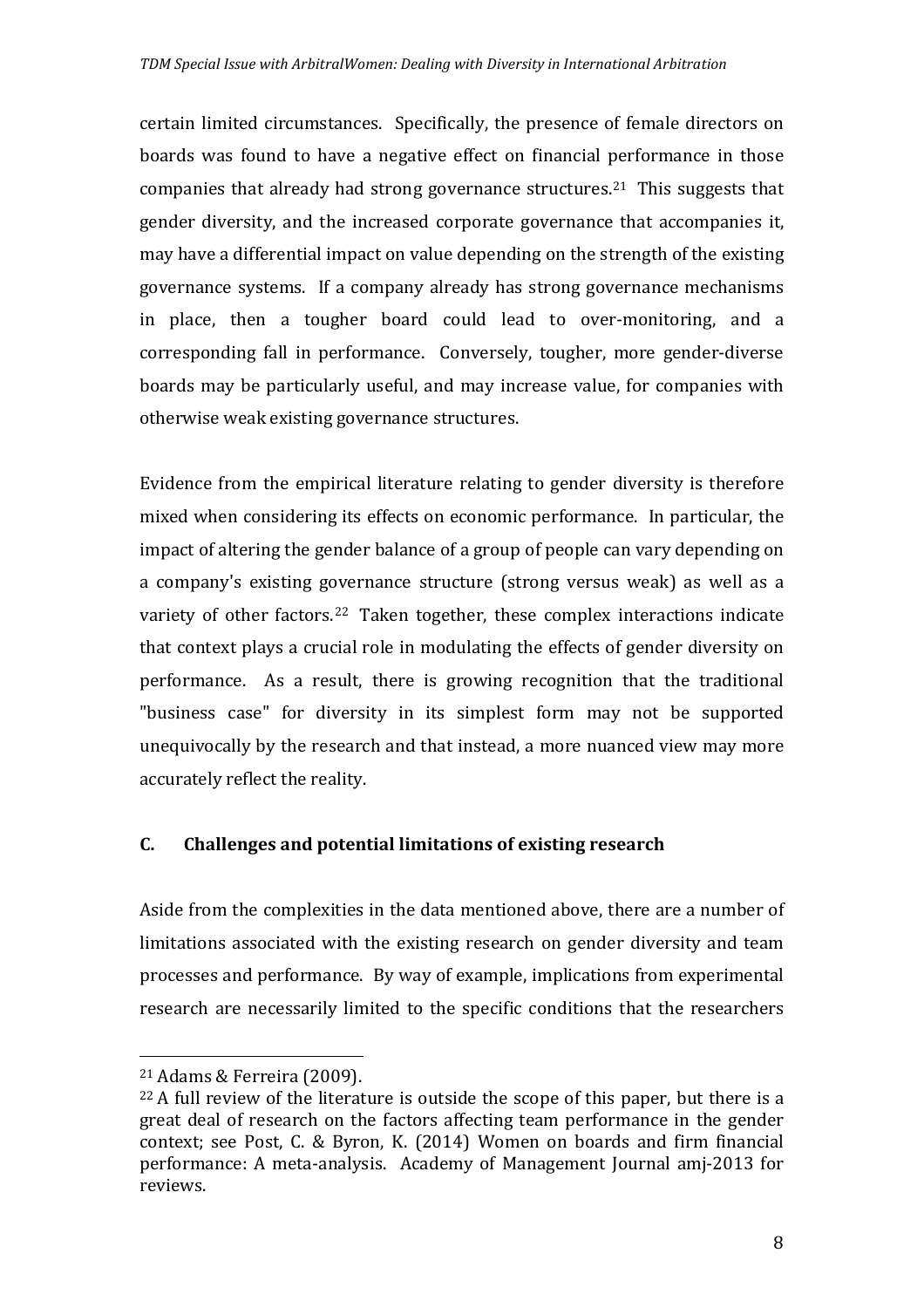choose to test (such as groups formed of a certain number of individuals, or particular tasks or measures being examined) and so generalising the results to real-world situations may be difficult. Laboratory experiments also tend to study effects over a relatively short timeframe and so the development and emergence of trends over time may be missed. On the other hand, empirical data that is gathered within real-life settings may be influenced by a variety of factors (e.g. it may be that high-performing companies are more likely to appoint women to board positions, rather than women having a strong positive effect on company value). Such data also lacks a good control group against which to compare meaningfully. As a result, drawing firm conclusions about the causal impact of one factor (here, gender diversity) on performance is fraught with difficulty. The extent to which it is possible to generalise from the experimental and observational studies conducted to date to the functioning of other business teams is also unclear. Teams that operate in international arbitration, for example, are not directly comparable to boards of directors and their influence over shareholder value.

Moreover, whilst these studies have sought to measure the way that the performance of teams with different gender mixes varies across tasks and domains, none has sought to measure how intelligently a group behaves, in the same way that an individual's intelligence may be measured. As discussed in the second part of this paper below, obtaining an accurate indication of the intelligence of a particular group of people – as distinct from that group's processes and performance – is useful first, because it is an inherent characteristic of the group and secondly, because it can be used to predict success in future performance. Again, this will be of interest to parties appointing a tribunal with multiple members, a client or partner assembling the best team of lawyers for a matter or any manager putting together the smartest test for a job.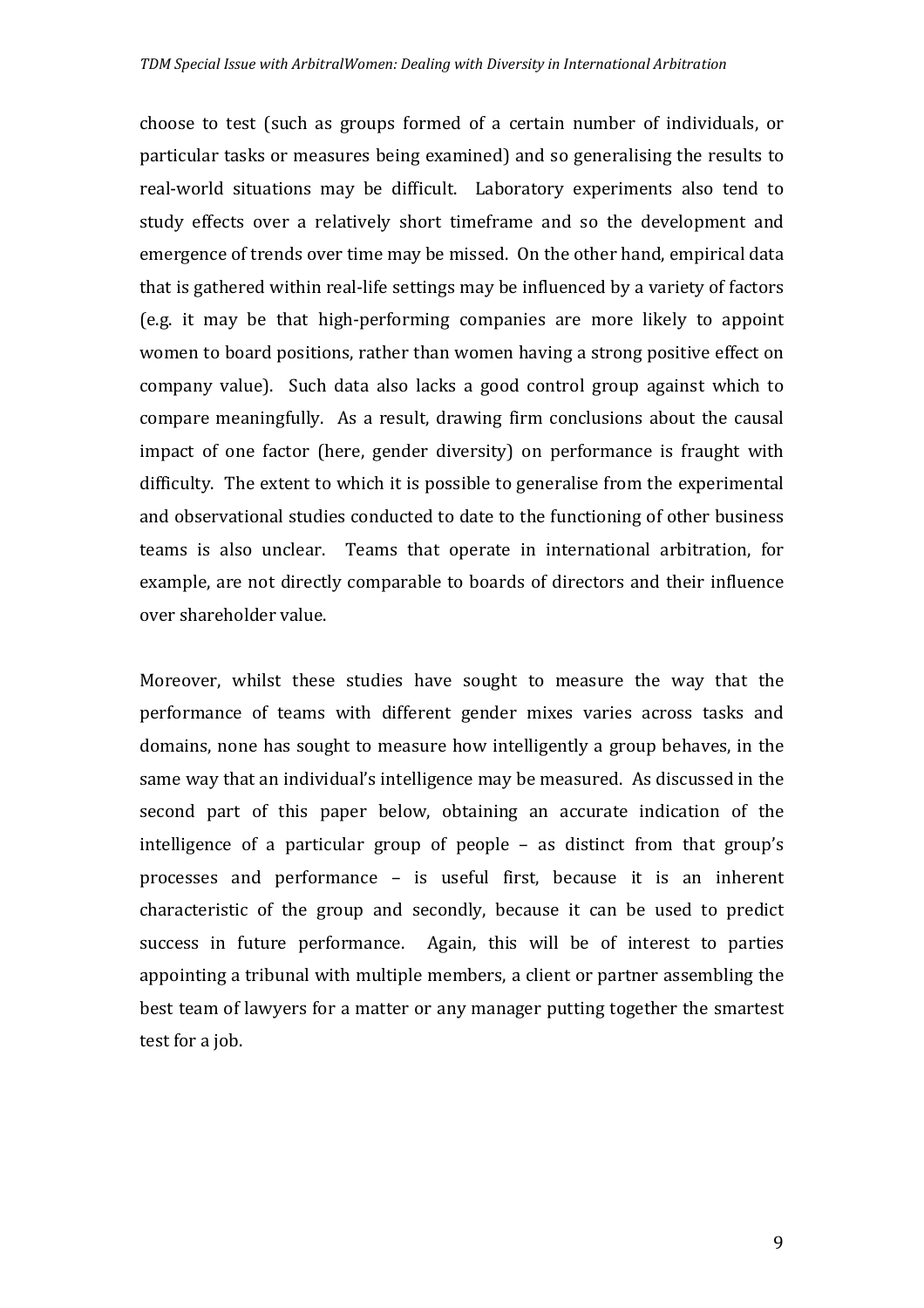# **3. Research evidencing collective intelligence and the impact of gender diversity**

The following discussion describes the results of new research that provides compelling evidence that intelligence exists within groups as it does in individuals. This section begins with a brief introduction to the concept of intelligence before describing the main findings from this groundbreaking research, including the interesting and surprising effects that occur when women are added to an all-male team.

## **A. A brief introduction to intelligence**

The concept of general intelligence derives from the somewhat surprising finding that people who perform well on one task tend to perform well on most other tasks – even if those tasks engage vastly different skillsets or involve different methods of testing. To understand this further, it is helpful to illustrate the structure of intelligence tests, and the analysis of the results they provide.

An intelligence test actually comprises several distinct subtests, each of which measures a different kind of cognitive ability (verbal comprehension, perceptual reasoning, working memory or processing speed).[23](#page-10-0) In principle, there is no reason why a person with strong verbal abilities, for example, ought to be good at perceptual reasoning or arithmetic. In fact, it is not unreasonable to expect that the opposite may be true (i.e. that someone who spends all their time expanding their vocabulary by reading books may neglect the development of other skills such as mathematics). The remarkable finding that intelligence tests reveal is that performance across all of these subtests is highly correlated. This means that, generally, someone who scores highly on one test is likely to score highly on all of the others.

<span id="page-10-0"></span> <sup>23</sup> This describes the composition of the Wechsler Adult Intelligence Scale, a wellaccepted, standardised intelligence test for adults and older adolescents, currently in its fourth edition (WAIS-IV).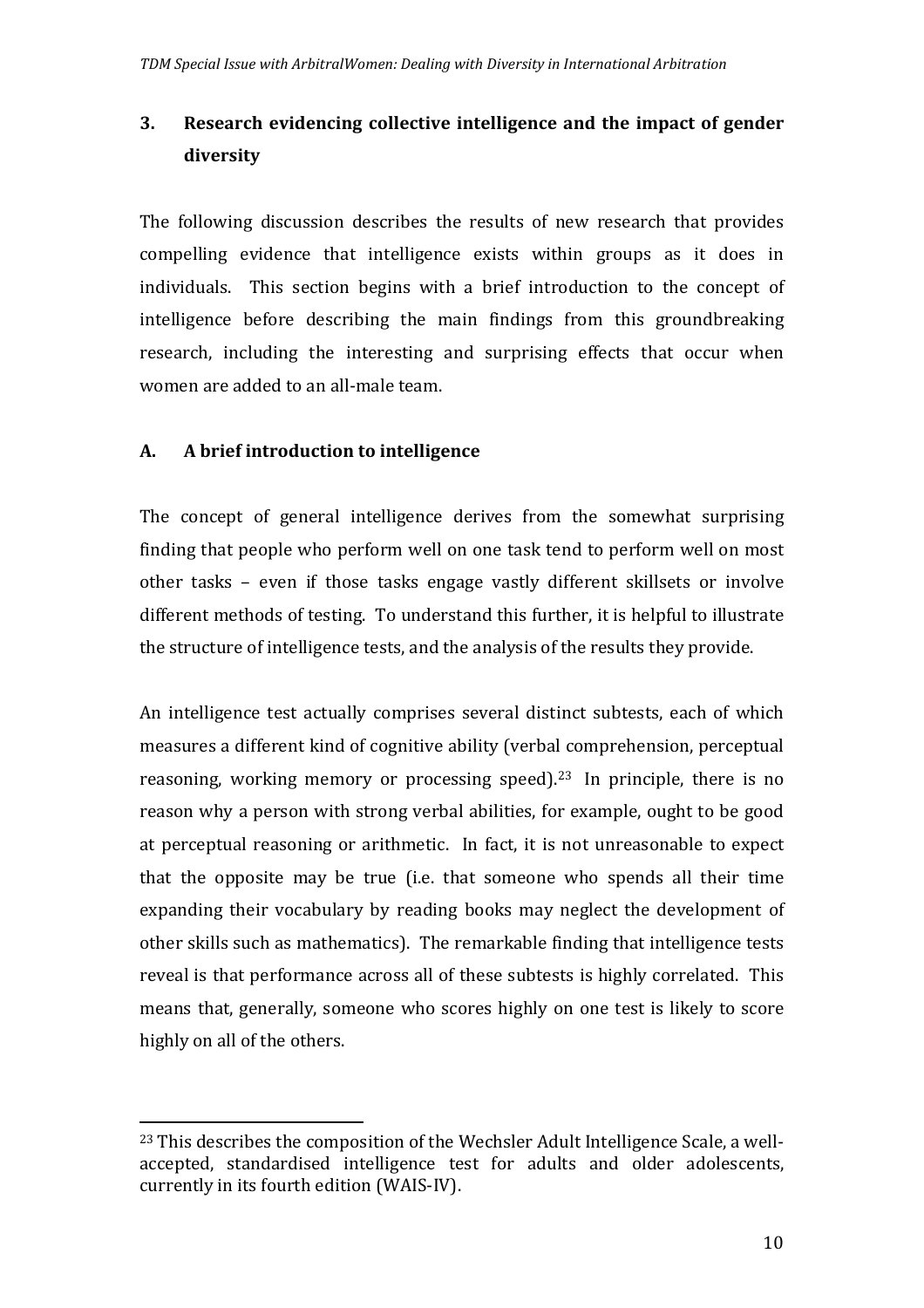Using factor analysis on these scores, $24$  researchers find that one factor explains a large proportion (in the range of 30% to 50%) of the results on the different subtests, reflecting the general cognitive ability that is termed "intelligence".

This discovery wa[s c](#page-11-1)onsidered radical when it was first documented at the turn of the last century,<sup>25</sup> but it remains one of the most reliably-replicated results in the entire field of psychology. Moreover, intelligence can be measured in under an hour and reliably predicts a wide range of significant life outcomes, such as school performance, professional success and even life expectancy.

# **B. New research evidencing intelligence in groups**

Historically, intelligence has been measured only in individuals. Recently, however, a team of scientists from MIT, Union College and Carnegie Mellon, sought to establish whether groups – as distinct from the individuals within them – have a general collective intelligence that can be measured and that reliably predicts performance on a broad variety of complex tasks. [26](#page-11-2) In other words, are some groups smarter than other groups? Can this be measured? If it can, does a group's collective intelligence have predictive value above and beyond that of the intelligence of the individual members making up the team.

As discussed above, given that teams – and their effective performance – are central to the process of arbitrating disputes, this research has important implications for the present discussion about gender diversity in international arbitration.

<span id="page-11-0"></span> <sup>24</sup> Factor analysis is a statistical method that is used to determine whether a number of variables (here, performance on the ten subtests that comprise an intelligence test) are related to and influenced by one or more unobserved factors (here, a general cognitive ability or "general intelligence").

<span id="page-11-1"></span><sup>25</sup> Spearman, C. E. (1904) General Intelligence, Objectively Determined and Measured. American Journal of Psychology 15: 201-293.

<span id="page-11-2"></span><sup>26</sup> Woolley, A. W., Chabris, C. F., Pentland, A., Hashmi, N. & Malone, T. W. (2010) Evidence for a collective intelligence factor in the performance of human groups. Science 330: 686-688.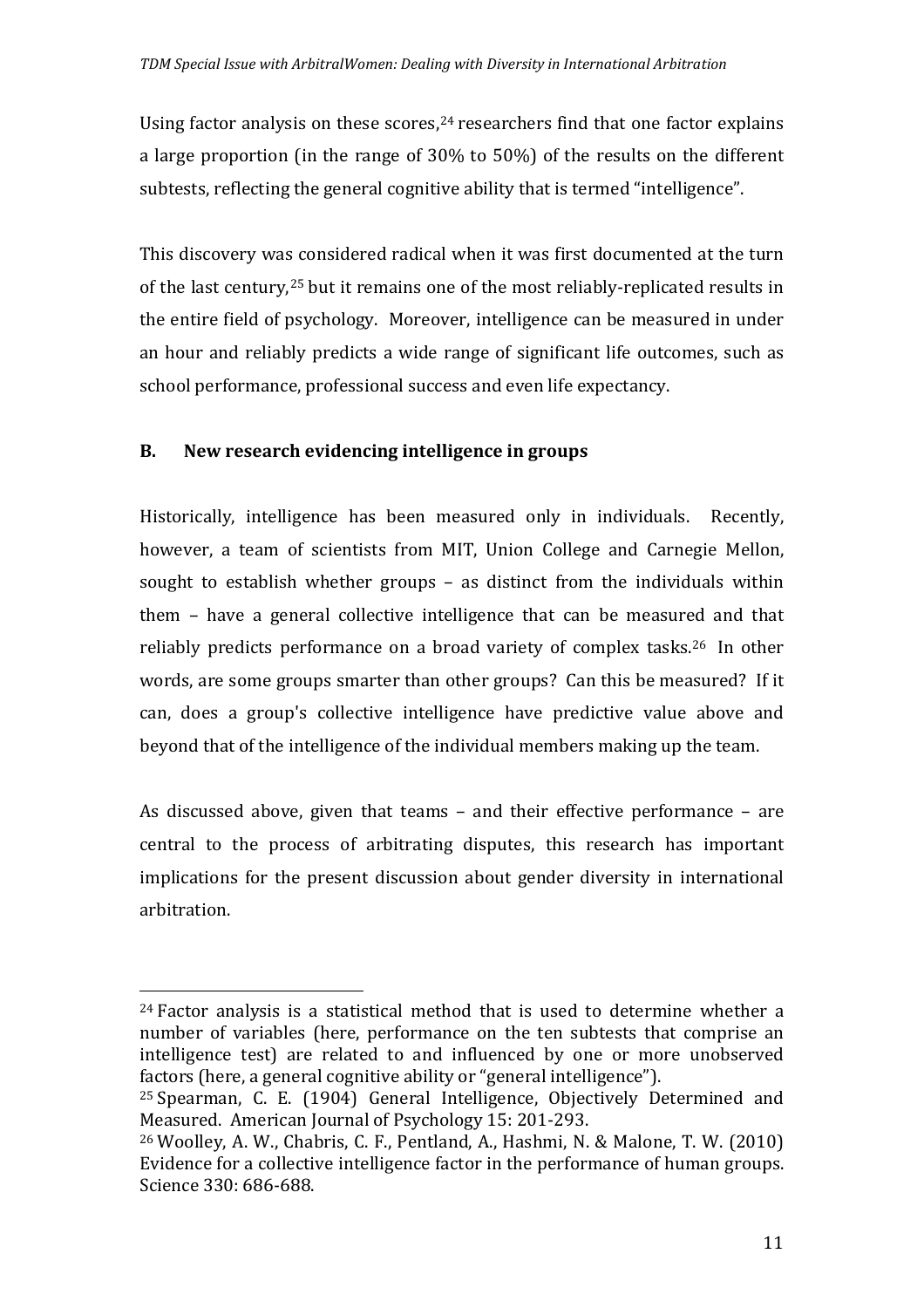To answer their questions, the scientists gave teams of individuals a range of tasks to complete, each of which tested a different group skill, namely generation, choice, negotiation and execution. The "generate" task required brainstorming to come up with as many uses of a brick as possible; the "choose" task was intellective, requiring members to answer (as a group) a set of progressively difficult questions that tested nonverbal reasoning ability; the "negotiate" task required the team to devise a shopping trip using a shared car so that all members could get as many of their items at the best places possible; and the "execute" task was a typing task, where members had to collectively type difficult text into a shared online document. After that, each team completed a more complex task, involving playing draughts (checkers) against the computer as an opponent. The study, practice and promotion of international arbitration more generally is likely to use many of these group skills regularly. For example, legal counsel will brainstorm together to come up with case theories, strategies or potential candidates for arbitral appointments, negotiation skills will be engaged at various points in the process of dispute resolution (and in everyday legal practice generally) and effective preparation for hearings involves the execution of several practical tasks by different teams of people. Accordingly, the results of this research are likely to be relevant for those considering the way that teams operating in the field of international arbitration function and perform.

What the scientists found is that, as with individual intelligence, the groups varied in their ability to perform each task. Critically, however, the scores of each group were highly correlated across the variety of different tasks that were completed. Accordingly, teams that were good at brainstorming were also good at solving the visual puzzles and beating the computer. In addition, applying the same statistical techniques used by individual intelligence tests (i.e. factor analysis) they identified that a single factor – which they called "collective intelligence" – predicted the group's performance on all of the different tasks as well as the more complex task.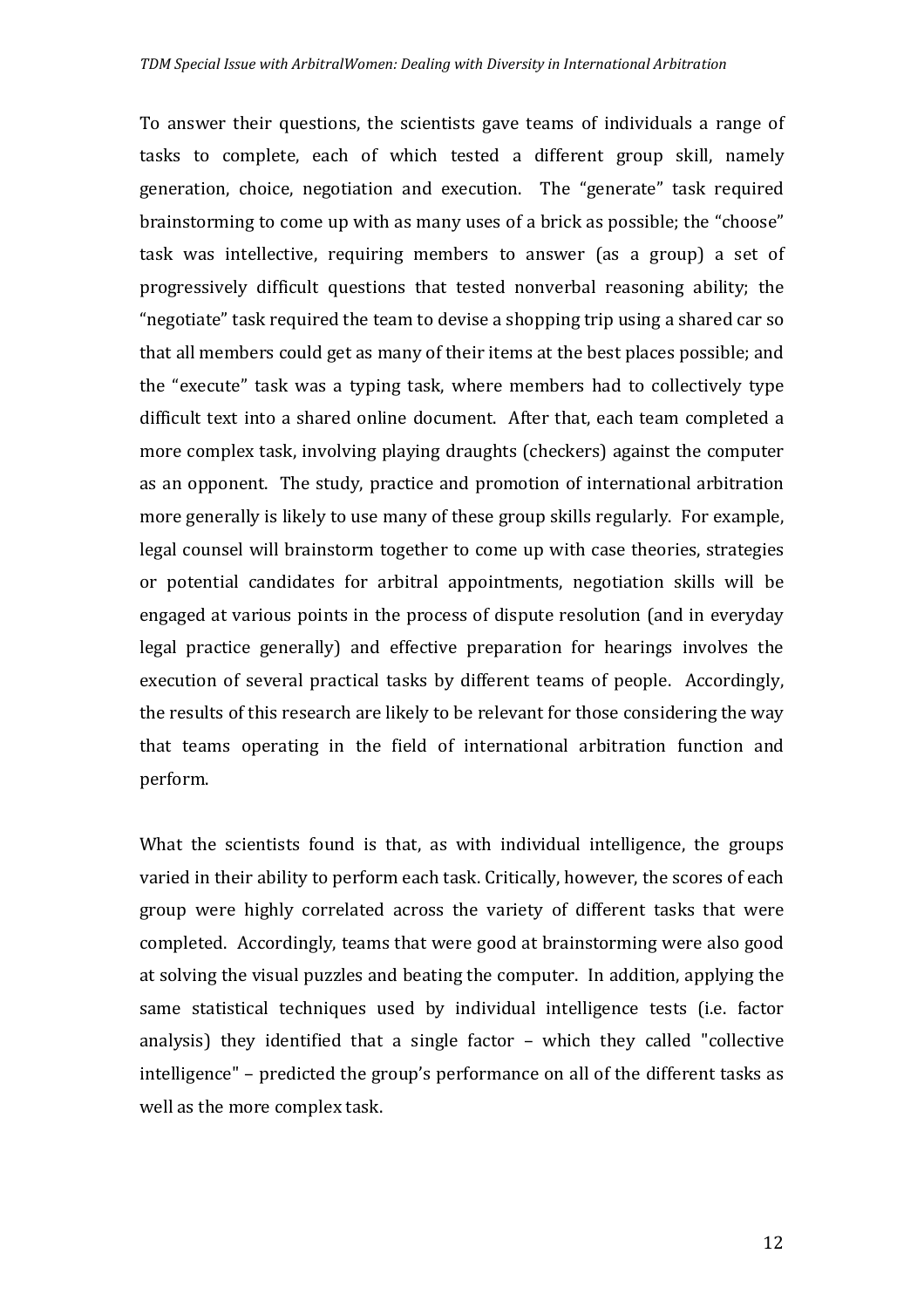#### **C. What makes a smarter team?**

What, then, makes one team smarter than another? Interestingly, the collective intelligence of a group was not correlated with many of the factors that might ordinarily be expected.

First, it does not correlate highly with the average intelligence of the individuals comprising the group, or with the highest intelligence of any individual group member. In relative terms, then, group intelligence appears to have little to do with individual intelligence. This is a notable and unexpected finding in itself. What it means is that a group of smart people does not necessarily make a smart group.[27](#page-13-0) For instance, a team of very bright men may be outperformed by a team whose average intelligence is lower, if that team has a mixture of men and women. There is a limit to this, howeve[r; c](#page-13-1)ollective intelligence is correlated with average individual intelligence in part, <sup>28</sup> and so a mixed-sex group of people with relatively low intelligence is unlikely to outperform a group of very intelligent men, for example. The performance of a group can therefore be greater – or weaker – than the sum of its parts, depending on the prevailing gender balance.

Secondly, and also rather surprisingly, collective intelligence was not found to correlate with many factors associated with positive group functioning, such as group satisfaction, group cohesion and group motivation. Therefore, performance across a range of tasks did not vary depending on the positive (or negative) processes occurring within the team.

Collective intelligence did, however, correlate with equality in the extent of participation among group members. Importantly, groups in which a handful of people dominated the conversation scored lower on collective intelligence than

<span id="page-13-0"></span><sup>&</sup>lt;sup>27</sup> This effect is well-documented in the field of sports. A football team, for example, may perform better or worse than one might predict based on an analysis of the talent of the individual players "on paper".

<span id="page-13-1"></span><sup>28</sup> Average intelligence was found to correlate moderately with collective intelligence across the different testing conditions.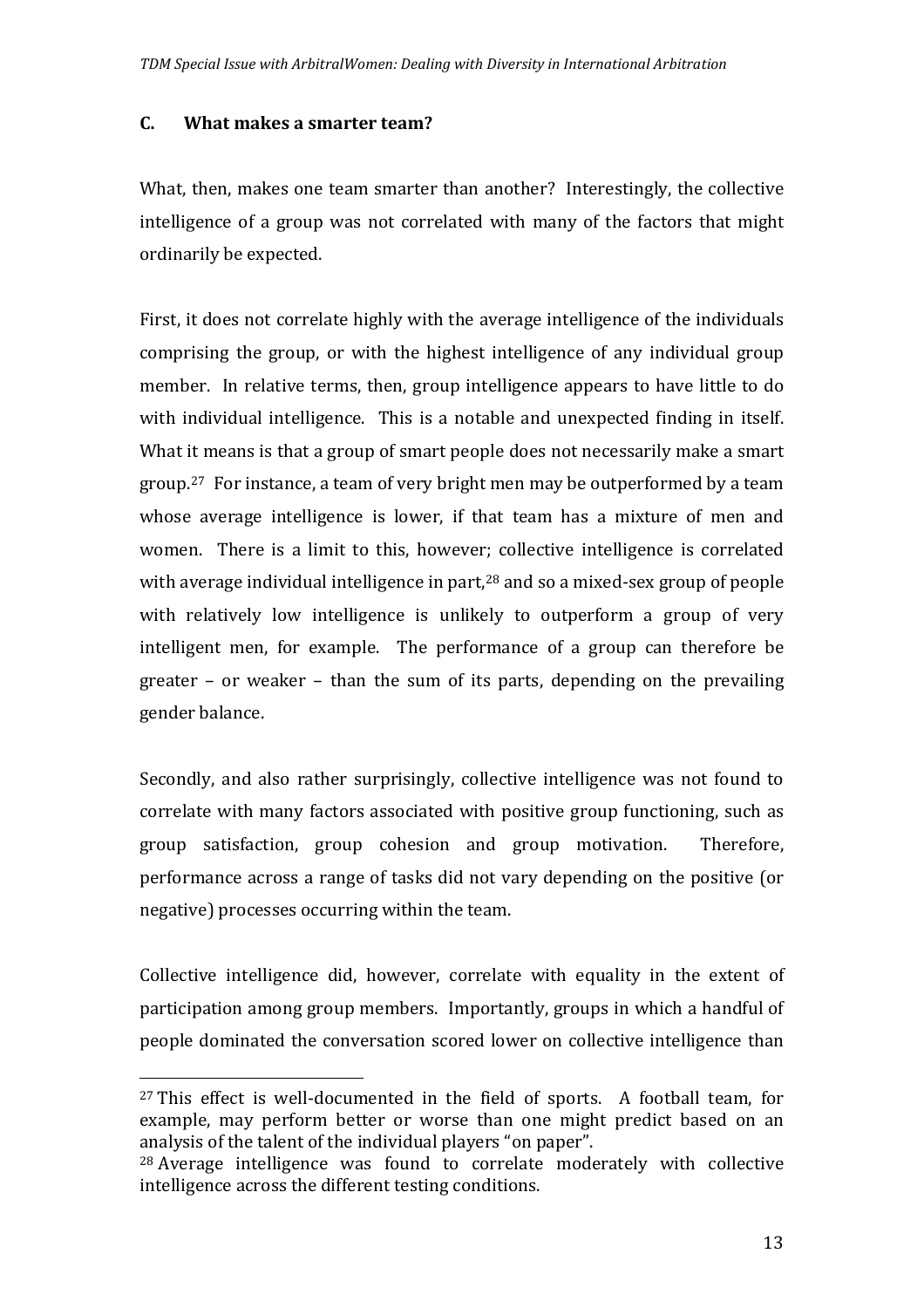groups where people took turns contributing to the conversation more equally. Parallels can be drawn here with other research arguing that team performance is strongly related to the connectivity between members in the group – with high performing teams having stronger connections among their units. Thus, teams whose me[m](#page-14-0)bers communicate more with one another are more collectively intelligent. <sup>29</sup> These effects are also consistent with previous research regarding gender differences in interpersonal styles in group settings, with women encouraging more participation (translating to greater turn-taking in conversations) compared with men's more autocratic style.

# **D. Gender diversity and collective intelligence**

Perhaps the most surprising effect the scientists found, however, was that smarter groups tended to have more women in them. Collective intelligence was significantly correlated with the proportion of women in a group, so that groups that included more women scored higher for collective intelligence than groups with fewer women.<sup>[30](#page-14-1)</sup> This indicates a shift from the conventional view that more diversity, and a balance between the genders in particular, equates to better performance. Instead, what they found was that, in general, the more women in the group, the higher the collective intelligence would be. According to preliminary trends in the data, however, this effect did level off – where allwomen teams underperformed those with one or two men. This suggests that some gender diversity, at least, is helpful in producing a more intelligent group.

These results have been replicated in a variety of different contexts. In addition to the usual face-to-face group setting, the researchers obtained the same results in a virtual, online environment, where team members never actually met each other but instead participated together over the internet, communicating only

<span id="page-14-0"></span> <sup>29</sup> Losada, M. & Heaphy, E. (2004). The Role of Positivity and Connectivity in the Performance of Business Teams: A Nonlinear Dynamics Model. American Behavioural Scientist 47; 740-765.

<span id="page-14-1"></span><sup>&</sup>lt;sup>30</sup> Groups with more women tended to perform above the average range on scores of collective intelligence, and groups with more men tended to fall below the average.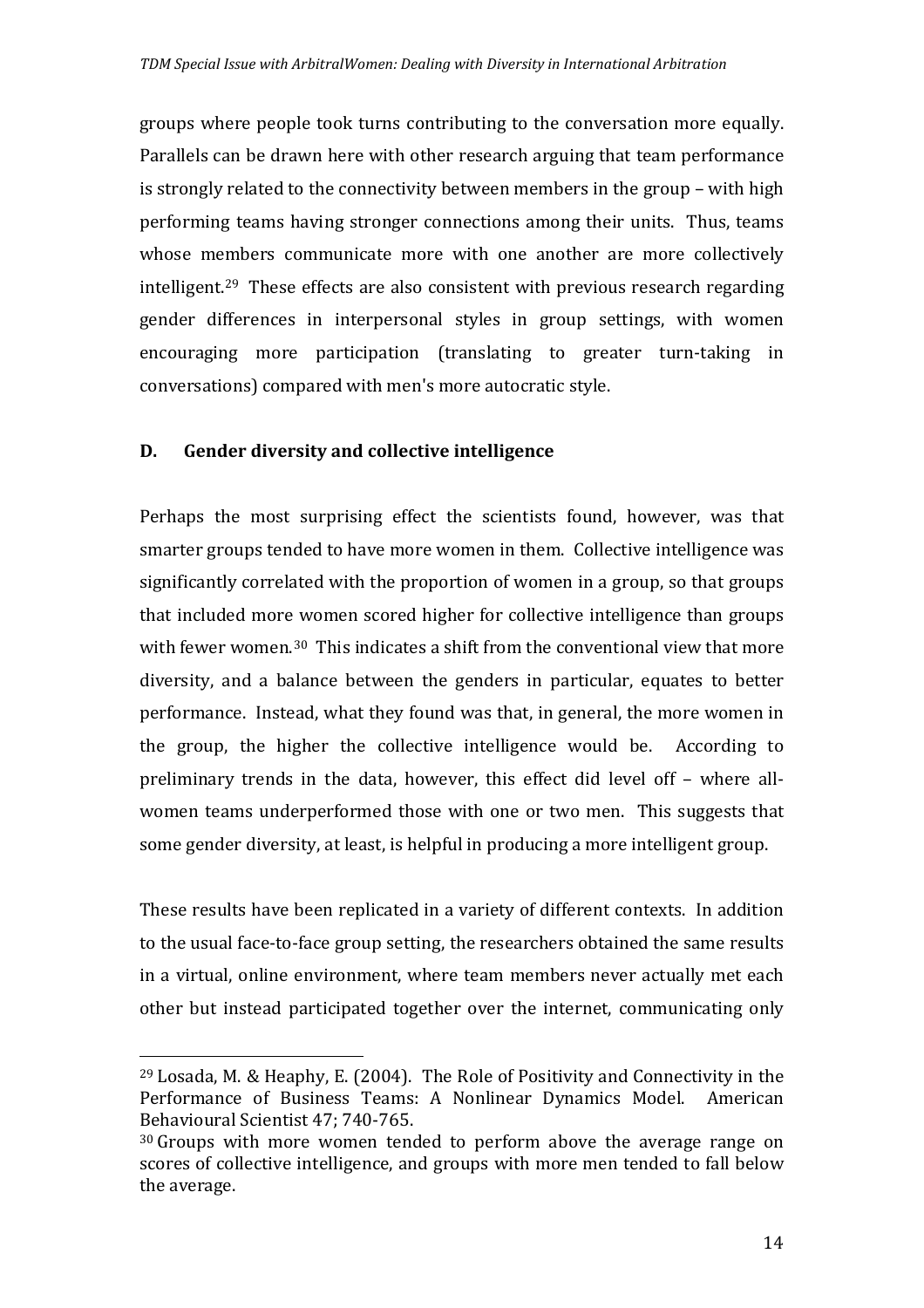via text. [31](#page-15-0) In the online environment, the most collectively intelligent teams chatted more with one another, participated more equally and generally had more women. The generality of this finding across online domains is particularly relevant to international arbitration, since much everyday business (including within individual teams) is conducted over email or other virtual means of communication.

For obvious reasons, these results – and in particular, the finding that women appear to make more intelligent groups – caused a media storm when they were first reported a few years ago.<sup>[32](#page-15-1)</sup> The effects of the female factor on collective intelligence were equally surprising to the researchers, who had not designed their original experiments to focus on gender specifically. However, further research elucidating the initial trends that were seen has found that it is not women *per se* that increase the collective intelligence of a team. In fact, collective intelligence was also highly correlated with the average social sensitivity of the members in the group. Social sensitivity refers to the ability to understand other people's thoughts and feelings, as well as more general knowledge about social rules and norms. Significantly, these differences in social sensitivity explained the positive effects that women had on collective intelligence.<sup>[33](#page-15-2)</sup> Therefore, the proportion of women in a group raised its collective intelligence because women generally score more highly than men on measures of social sensitivity.

Social sensitivity was measured in these experiments using a task that tested participants' ability to make inferences about other people's mental states.[34](#page-15-3) 

<span id="page-15-0"></span> <sup>31</sup> Engel, D., Woolley, A. W., Jing, L. X., Chabris, C. F. & Malone, T. W. (2014) Reading the Mind in the Eyes or Reading between the Lines? Theory of Mind Predicts Collective Intelligence Equally Well Online and Face-To-Face. PLoS ONE 9(12): e115212.

<span id="page-15-1"></span><sup>32</sup> The original findings in Woolley and colleague's 2010 Science article have been featured in print and media publications around the world, including Wall Street Journal, The New York Times, Fortune and New Scientist.

<span id="page-15-2"></span><sup>33</sup> Applying regression analysis to the data, social sensitivity emerged as the only statistically significant predictor of collective intelligence.

<span id="page-15-3"></span><sup>34</sup> The "Reading the Mind in the Eyes" test, which is a widely-accepted measure of these skills in adults; Baron-Cohen, S., Wheelwright, S., Hill, J., Raste, Y. & Plumb, I. (2001) The "Reading the Mind in the Eyes" Test revised version: a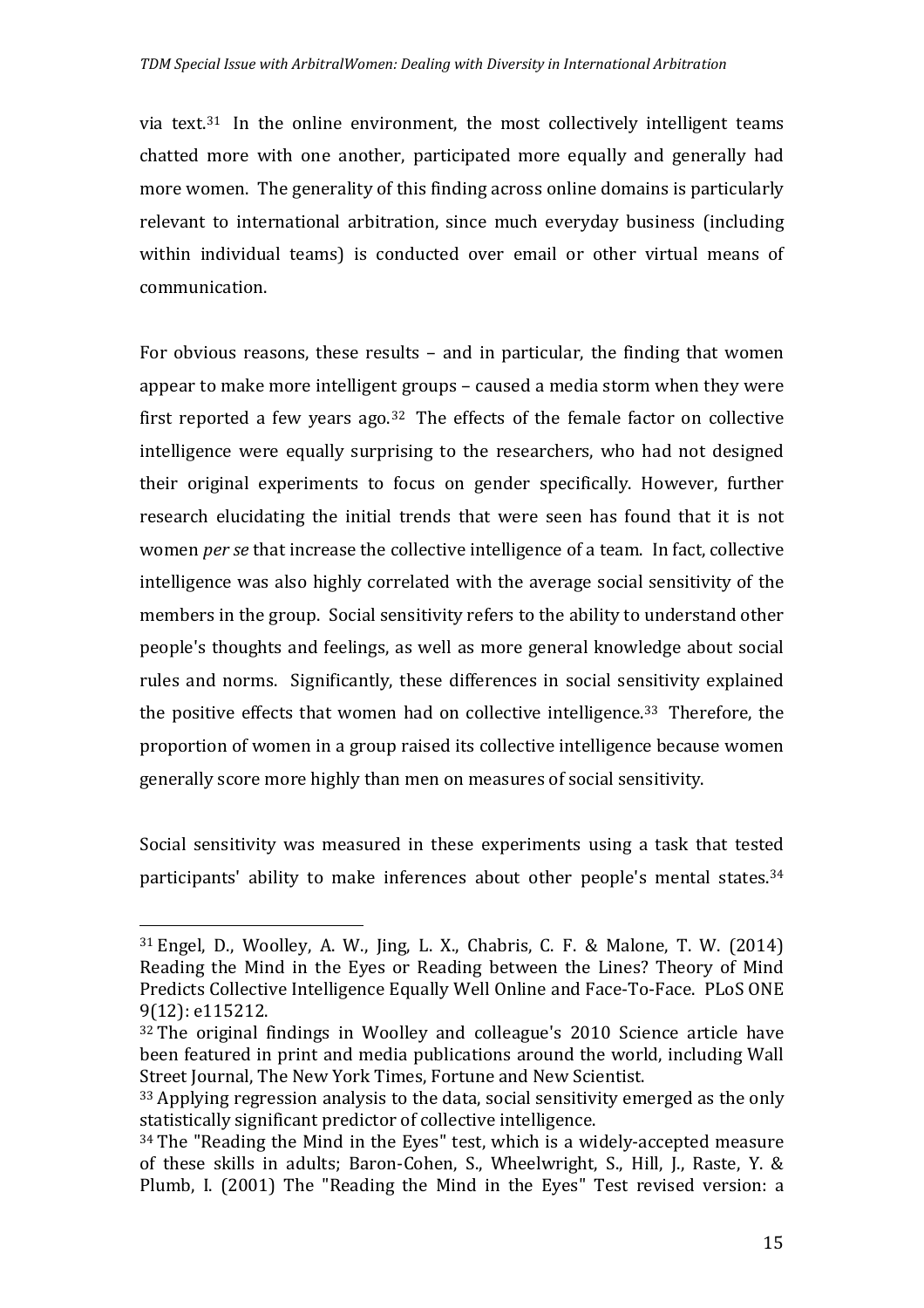The test involves inferring, from photographs of only the eye-region of a face, what another person is thinking or feeling. This ability, often referred to as "theory of mind", is fundamental to people's ability to function effectively in social interactions and environments.<sup>[35](#page-16-0)</sup> Accordingly, people with greater abilities to reason and infer about other people's mental states are generally more competent in social situations. Some researchers consider theory of mind to constitute one component, or subset of skills, within a larger variety of skills underlying the concept of emotional intelligence (others include self-awareness, self-management, social awareness and relationship management). Emotional intelligence, in turn, is a factor which has proved central to team performance in previous research. Interestingly, in the context of the present research, theory of mind scores were correlated with collective intelligence in the online testing conditions as well as the face-to-face setup, despite the fact that participants could not see each other's faces.[36](#page-16-1) 

## **4. Applications for international arbitration**

Discussion surrounding the gender gap in international arbitration often centres around the composition of arbitral tribunals and the dearth of female arbitrators generally. However, a large number of arbitrated disputes are resolved before the arbitral tribunal has had a chance to impact the process significantly (or at all). Thinking more broadly, international arbitration encompasses a great deal more than just a process for dispute resolution, and teams feature prominently in every instance.

i<br>I study with normal adults, and adults with Asperger syndrome or highfunctioning autism. Journal of Child Psychology & Psychiatry 42: 241-251. The test involves inferring, from photographs of only the eye-region of a face, what another person is thinking or feeling.

<span id="page-16-0"></span><sup>35</sup> Individuals with autism, for example, demonstrate severe impairments in theory of mind abilities.

<span id="page-16-1"></span><sup>36</sup> This indicates that performance on the theory of mind test taps into a deeper social functioning ability than just reading faces (literally, reading between the lines).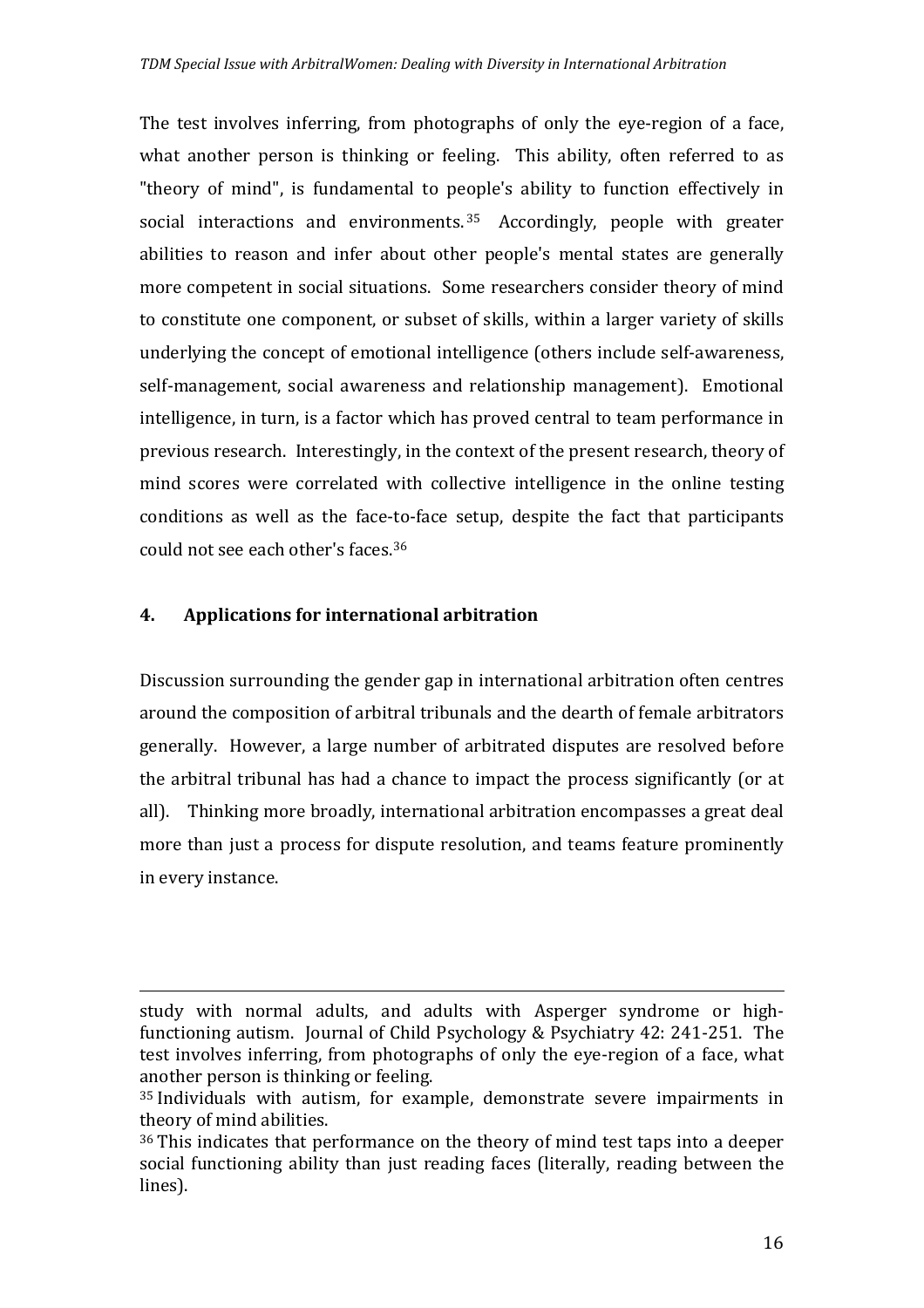In addition to the typical scenarios mentioned in the introduction, there are mooting competitions for teams of students, conferences featuring panels of speakers, committees involved in the drafting of arbitral rules, guidelines and legislation, and teams of researchers involved in the conduct of industry-wide surveys. It is rare for an individual to operate alone in his or her endeavors in the industry of international arbitration; even journal articles by sole authors are likely to be written with the input and feedback of fellow colleagues.[37](#page-17-0) The research discussed in this paper regarding team performance and the impact that gender diversity is therefore highly relevant to international arbitration in its widest form.

Studies demonstrate that gender diversity has a positive overall impact on team processes and intragroup dynamics, but the data on team performance is more mixed with subtleties that are harder to interpret. As discussed above, there are important limitations to these results that should be borne in mind. Experimental studies may suffer in the meaningful application of their results to the business world. On the other hand, observational studies using historical data from companies in the real world must be treated with caution, since it is difficult to draw firm conclusions from them about the causal relationship between gender diversity and measures of performance. There are also several important questions that have not yet been considered, which are significant to the issue of gender in international arbitration. For example, the research reviewed in this paper does not consider the differential effects, if any, associated with women versus men occupying leadership positions within teams. Since the gender gap in international arbitration is widest at the top levels of management, considering gender diversity in vertical rather than horizontal team structures represents an interesting question for future research. Another factor to consider is the lifespan of a team and whether the effects of diversity modulate over time as individuals adapt to one another within a team.

<span id="page-17-0"></span> $37$  At this point, the author would like to thank Briana Young, Craig Tevendale, and Julie Cartwright-Finch for their helpful comments on this paper.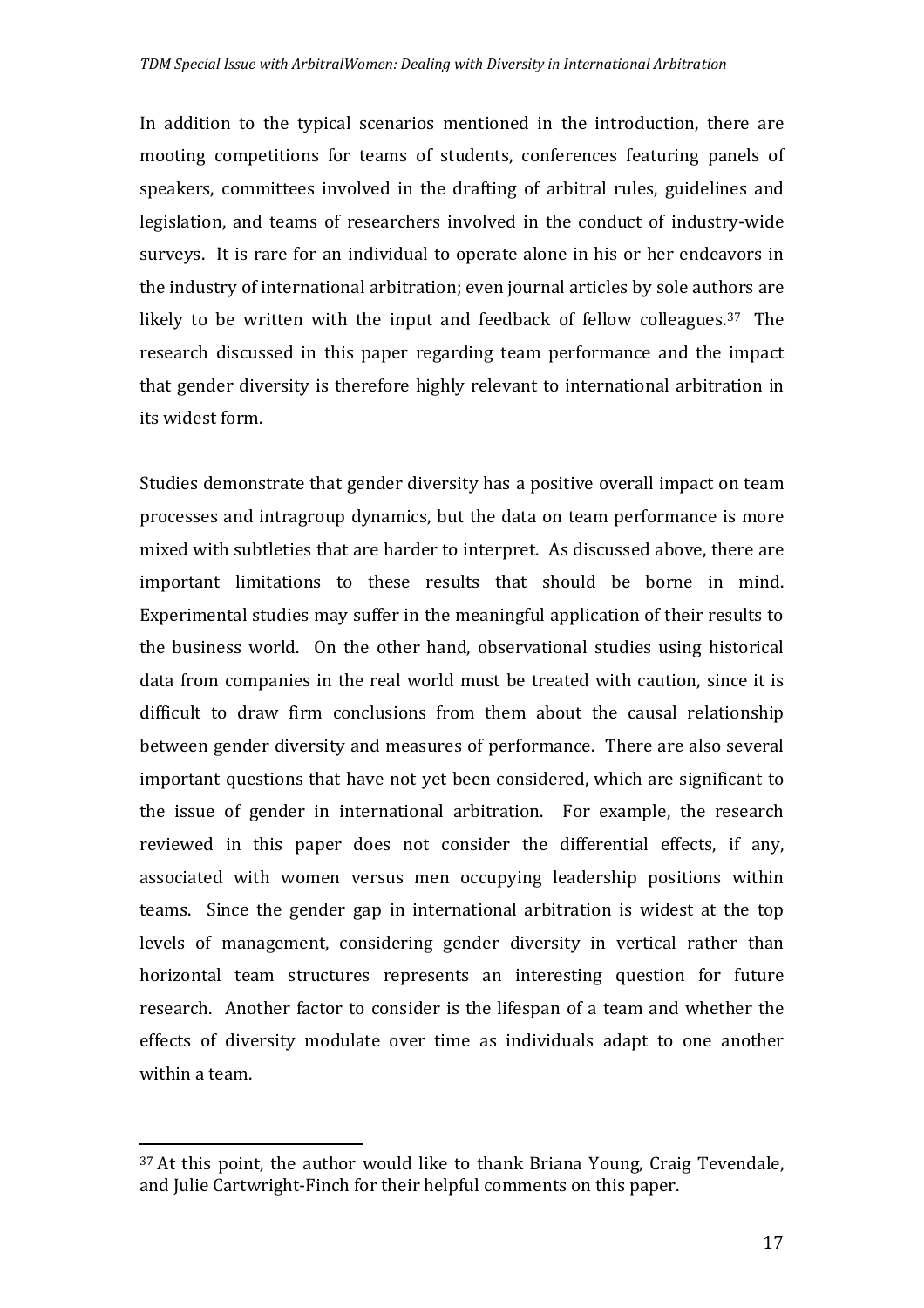For these reasons, the new scientific research reported in this paper on collective intelligence represents an exciting and compelling new angle from which to consider gender diversity. The critical finding from these studies to date is that teams with more socially sensitive individuals will be more collectively intelligent, regardless of whether those individuals are men or women. However, because women tend to score higher on measures of social sensitivity than men, adding women to a team is very likely to increase its intelligence. This, in turn, improves the way the team functions on various types of tasks, many of which engage similar skills to those which are used in the practice of international arbitration every day.

Another advantage of collective intelligence as an index of team performance is that it represents a unique quality of the team as distinct from the individuals within it. Historically, a team's theoretical potential has been considered from the point of view of the resources that the group possesses through the specific abilities of individual team members. Importantly for the present discussion, the research suggests that the intelligence of a team can be increased by changing the individuals in the team, or by increasing the communication and collaboration between the individual members. For anyone involved in the industry of international arbitration and working with groups, whether face-toface or virtually, this paper should provide interesting suggestions as to how to increase collective intelligence. It also helps to provide a case for the inclusion of women in teams.